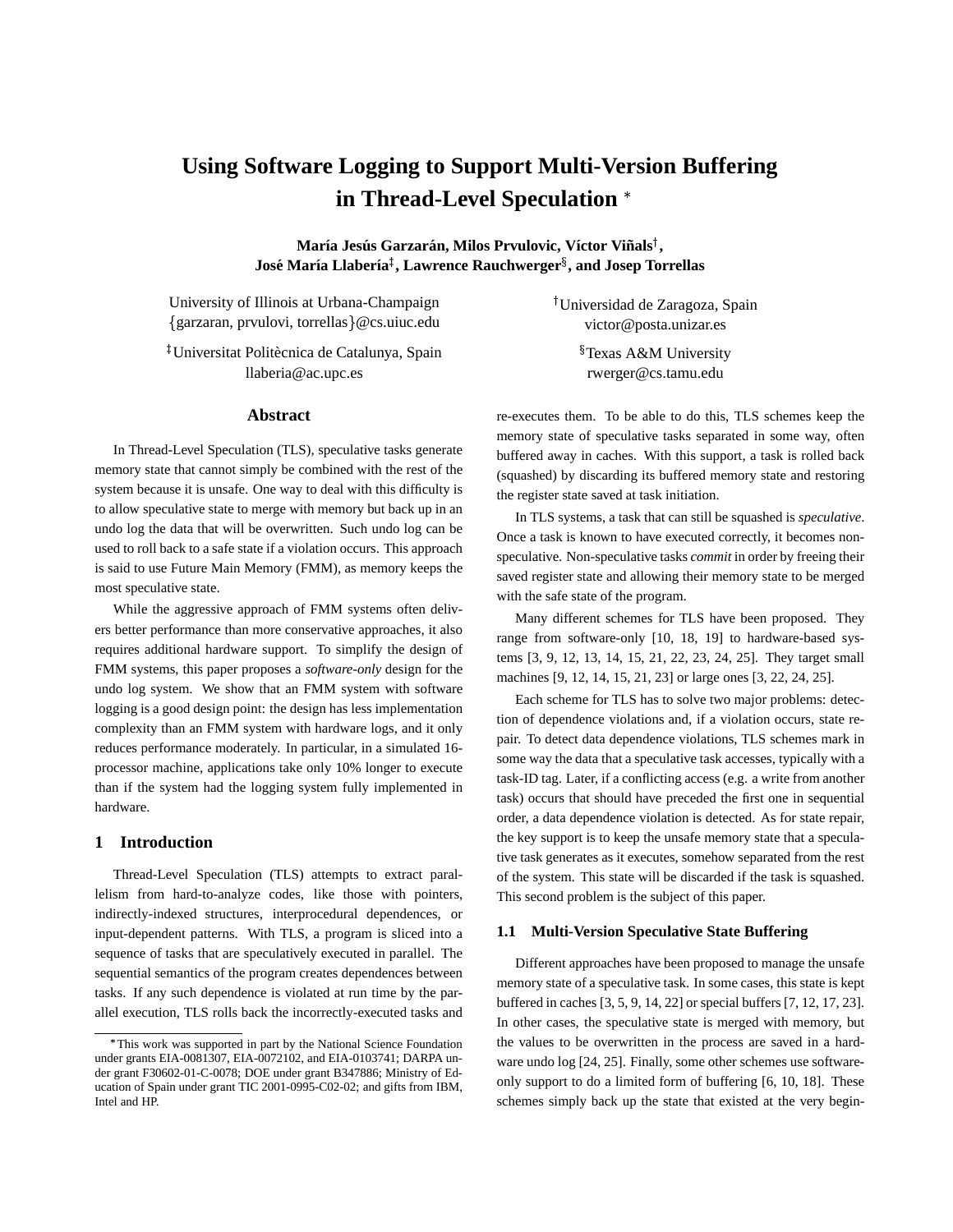ning of the speculative section of the code. If a violation occurs while executing, the program rolls back to the beginning of the speculative section.

Another important issue is whether the buffer for speculative state is designed to hold the state of a single or multiple speculative tasks. If the former, a new task cannot typically start to execute on a processor until the task that previously ran there becomes nonspeculative [7, 9, 14, 15, 23]. This limitation can hurt performance.

On the other hand, if the buffer is designed to hold the state of multiple speculative tasks, it may have to buffer multiple versions of the same variable, one for each local task. This occurs, for example, with mostly-privatization patterns, where task accesses end up being private most (but not all) of the time, but the compiler cannot prove as private. As a result, many tasks generate their own versions of the same variable. To support this case, some designs use the different ways of an associative cache to store the potentially multiple versions of the same variable [3, 17, 22].

To organize the design space, a taxonomy of buffering approaches [8] classified buffering into two main approaches, depending on when the state that tasks produce can be merged with the main memory system. In systems with Architectural Main Memory (AMM), task state can only be merged with main memory when it is safe, namely at task commit time or later. In systems with Future Main Memory (FMM), task state can be merged at any time, therefore potentially dumping speculative state into main memory. However, before a task generates a speculative version of a variable, the previous version of the variable is saved in a buffer or log. This log is kept in case recovery is needed.

It was shown that, in applications with few dependence violations, the aggressive approach of FMM schemes often delivers faster application execution. However, FMM schemes also need more hardware support. In particular, one major support is the per-processor undo log machinery.

#### **1.2 Goal of the Paper**

To address this problem, in this paper, we design an undo log system that implements buffering for FMM systems *in software*. With this support, we simplify the implementation complexity of FMM systems while only reducing performance moderately. We present a design that makes FMM buffering using software undo logging cost-effective. For a simulated 16-processor machine, our scheme only introduces an average execution overhead of 10% when compared to a hardware-only FMM buffering scheme, while significantly reducing the hardware complexity. For reference, we also compare our FMM design to an advanced AMM scheme.

This paper is organized as follows: Section 2 reviews the buffering taxonomy; Section 3 describes the hardware support used; Section 4 presents the software support; Section 5 discusses our evaluation environment; and Section 6 evaluates our design.

## **2 A Taxonomy of Buffering**

The taxonomy of buffering approaches presented in [8] classifies buffering into two main approaches, depending on when the state that tasks produce can be merged with the main memory system. These two approaches are systems with *Architectural Main Memory* (AMM) and systems with *Future Main Memory* (FMM).

In AMM systems, task state can only be merged with main memory when it is safe, namely at task commit time or later. Note that state merging may involve write-backs of dirty lines to memory [3] or ownership requests for these lines to obtain coherence with main memory [22]. Also, state merging can occur eagerly at commit time or lazily after that, typically in a line displacement.

To gain insight, we can use an analogy with the concepts used in the management of the register file in processors [20]. As instructions complete out of order, the reorder buffer keeps the register updates. Only when instructions finally commit (in order) are the updates moved to the architectural register file. In AMM systems, buffers or caches become analogous to a reorder buffer for memory state. Consequently, we call them a distributed Memory-System Reorder Buffer (MROB).

In FMM systems, task state can be merged at any time, therefore potentially storing speculative data in main memory. However, to enable recovery from task squashes, before a task generates a speculative version of a variable, the previous version of the variable is copied into a buffer or cache. This state is kept separated from the main memory state.

Using a register file analogy, consider a different way of managing the registers. As instructions complete out of order, they update a "future" register file, which always keeps the very latest values of the registers. Since these values may be unsafe, before one of the registers is updated, a copy of the old value is saved in the history buffer. The history buffer is used in an exception to revert the registers to a safe value. In FMM systems, buffers or caches with older copies become analogous to a history buffer for memory state. Consequently, we call them a distributed Memory-System History Buffer (MHB).

To understand the differences between AMM and FMM schemes, consider an example of a program where each task generates its own private version of variable *X*. Figure 1-(a) shows the code for two tasks that run on the same processor. Assume that both tasks are speculative.

If we use an AMM scheme, when the second speculative version of *X* is created, it is tagged with its address and Task ID, and kept in the same buffer as the previous speculative version (Figure 1-(b)). Versions remain in the buffer (e.g. cache) at least while speculative. If we use an FMM scheme (Figure 1-(c)), when the second version is created, the first one is saved in the MHB. Since we need to know what versions we have in the MHB, we also need to save the ID of the task that generated that version (*Producer Task ID i* in the MHB of Figure 1-(c)). Finally, groups of MHB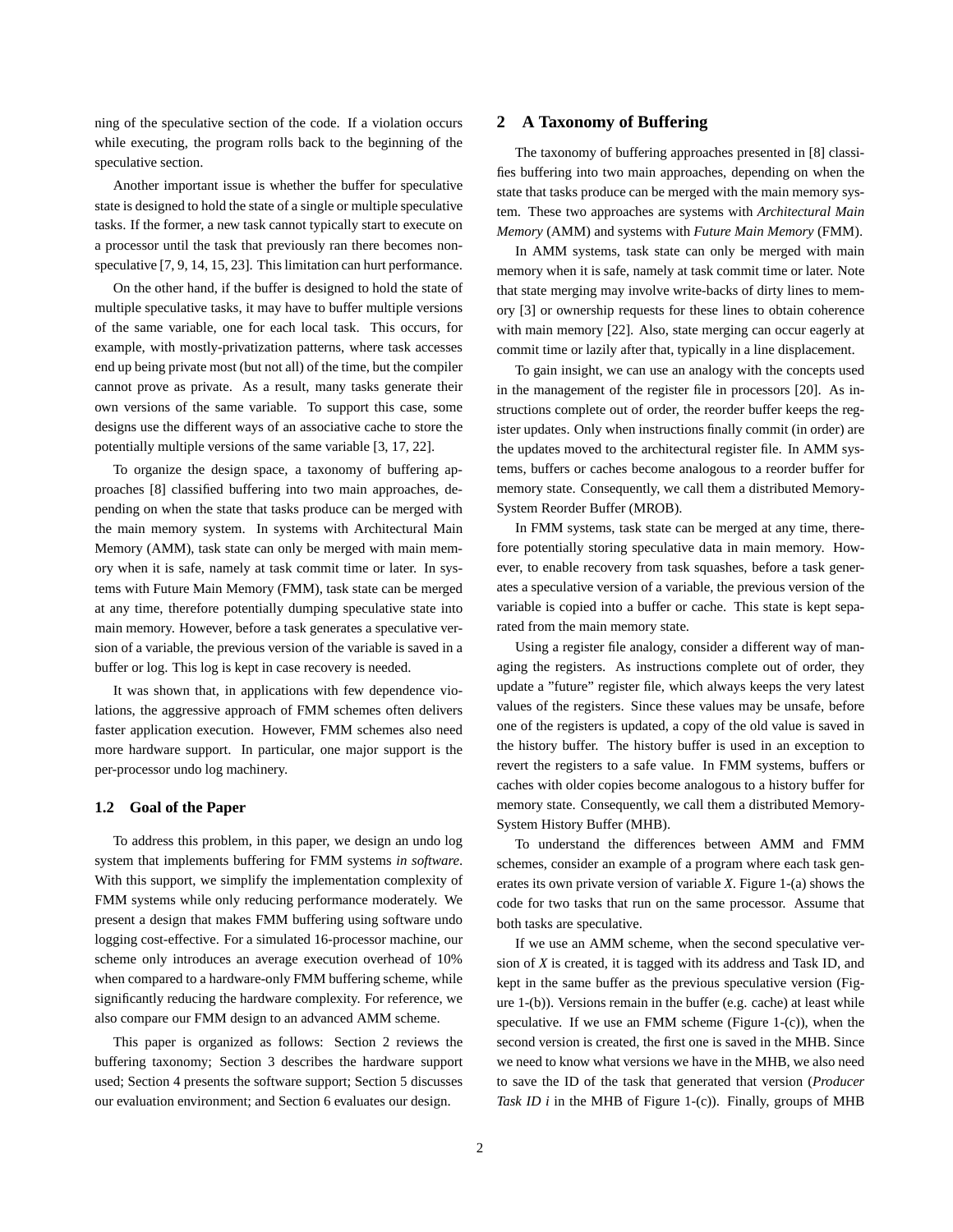

**Figure 1.** Implementing the MROB and the MHB.

entries are also tagged with the *Overwriting Task ID* (*i+j* in the MHB of Figure 1-(c)). Note that the MHB can be a structure in the cache or in main memory.

focus this paper on reducing the cost of the MHB in FMM systems by implementing it in software.

#### **2.1 Tradeoffs AMM/FMM**

It was shown that, in applications with few violations, FMM schemes tend to be faster because they streamline version commit [8]. To see why, consider AMM systems. In AMM systems, speculative versions of the same variable are all kept in the cache until they can commit, to prevent overwriting the architectural version in main memory. Unfortunately, the cache may fill up and the processor may have to stall to prevent the displacement of uncommitted versions. A partial solution is to provide a special memory area where speculative versions can safely overflow into [17]. Unfortunately, such an overflow area is slow when asked to return versions, which especially hurts when committing a task.

In FMM schemes, the process of going from speculative to committed version is simpler and avoids penalizing performance. Specifically, when a task generates a new speculative version, the older version is copied *to another address* in the MHB, and the new version takes its place. The new version can be freely displaced from the cache at any time and written back to main memory. When the task commits, that new version simply commits by default. The older version in the MHB can *also be safely displaced* from the cache and written back to memory at any time. Since it has a different address, it does not overwrite good data in memory. Overall, in FMM systems, cache overflows do not hurt performance.

Unfortunately, FMM schemes need more hardware support. In particular, one major support is the MHB, which has been implemented as a per-processor, sequentially-accessed hardware undo log [24, 25]. When a task updates a variable for the task's first time, a log entry is created. Logs are later accessed in a violation to recover a safe state.

FMM systems also need additional supports, such as a hardware module for data tagging in memory. However, the difference in complexity between such supports and the corresponding AMM structures is less clear and more implementation-dependent than the more obvious case of the MHB support [8]. Consequently, we

Since the MHB is an undo log, in the rest of the paper, we will refer to it using the term *log*.

# **3 Hardware Support**

Even a software implementation of the log needs some hardware support. In this section we start by describing some relevant aspects of the TLS protocol used (Section 3.1). Then, we describe the hardware hooks needed to support our software implementation of the log (Section 3.2). Finally, we outline a hardware-only implementation of the log that has been proposed in the past and that will be compared to our proposal (Section 3.3).

# **3.1 Hardware TLS Protocol Used**

The design of the software log is affected by some aspects of the TLS protocol used in the machine. Consequently, we outline some relevant aspects of the TLS protocol assumed. The complete protocol is described in [24].

As shown in Figure 1-(c), a log has to store the IDs of both the task that produced the overwritten version of the data and the task that overwrites that version. Consequently, there are two main aspects of the TLS protocol that are relevant to logging: the grain size of the data associated with a task ID, and how/where the task IDs are stored.

The protocol that we use logically associates task-ID information to words, rather than cache lines. Consequently, on a write, we will generate a log entry with information corresponding to a single word. Moreover we only update the task ID of the written word.

To reduce cache real state, the protocol does not store the task IDs in the cache. Instead, they are in (local) memory. To reduce messages to these task IDs, each cached word stores two bits that summarize the current task's pattern of access to the word. With this support, task IDs in local memory are usually accessed only in the first read and write to the work by the task.

The actual task ID and cache bit information recorded is similar to what some other TLS protocols use. It involves recording the identity of the tasks that write, and those that read before writing. The latter operation is also called exposed read. Such information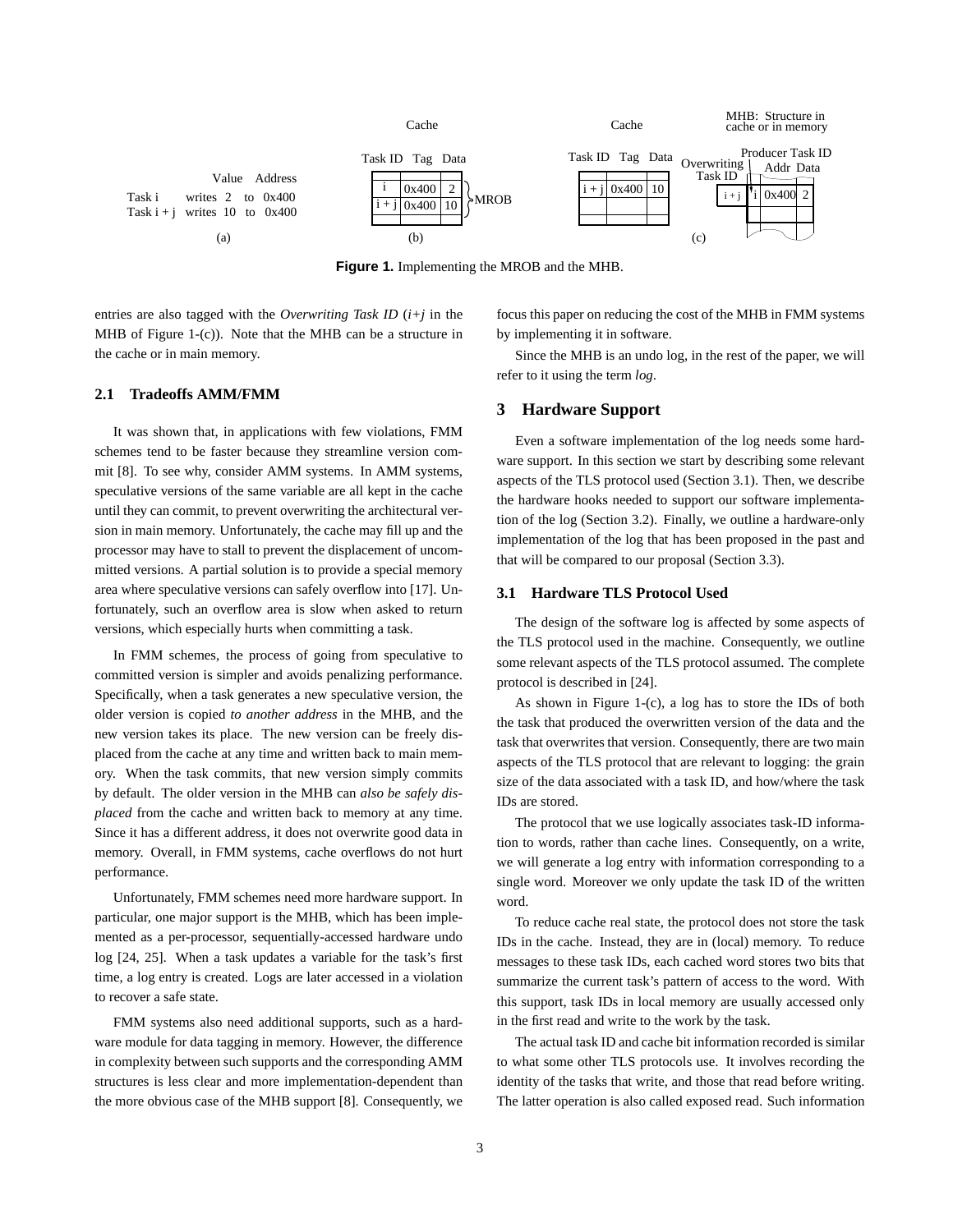

**Figure 2.** Address translation for a plain load and a *lh TID* load using a modified TLB (a) and an unmodified TLB (b).

is used for dependence checking. In our protocol, each cached word has two task IDs in memory: the ID of the latest local task that wrote it (*MaxW*) and the latest local task that expose-read it (*MaxR1st*). Then, the cache tags keep one *Write* and one *Read1st* bit per word. They indicate whether the currently-running task has issued a write or an exposed read to the word, respectively. These bits are cleared when a new task starts.

### **3.2 Hooks to Support Software Logging**

When building a log in software, we must be able to read the *MaxW* task ID of a variable in software. Such *MaxW* will be saved as the Producer Task ID, as shown in the log of Figure 1-(c). Unfortunately, in the baseline TLS protocol, task IDs in memory are managed in hardware. Furthermore, since there is little provision for software access, they are not even mapped in the virtual address space of the tasks. Consequently, to implement software logging, we must find a way to make task IDs visible to the software (Section 3.2.1) and even bring them into the caches (Section 3.2.2).

#### **3.2.1 Making Task IDs Visible to Software**

Conceptually, one solution is to add an extra field to each TLB entry. This field stores the number of the physical page that contains the corresponding task IDs in local memory. A TLB access can now generate the physical addresses of both the data and their corresponding task IDs. With this setup, we can read the task ID of a variable with a new instruction called *load half-word task ID (lh TID)*. This instruction takes the virtual address of a variable and a destination register. When this instruction executes, the TLB does not deliver the physical page of the variable; instead, it delivers the physical page of the variable's task ID (Figure 2-(a)). The physical address issued to memory is that of the two task IDs associated with the variable. That location contains the 16-bit *MaxR1st* and the 16-bit *MaxW*. A load half-word allows us to get the least significant 16 bits, which is where *MaxW* is. The *MaxW* is loaded into the cache and into the destination register. Overall, with this

support, the software can read *MaxW* as data, while needing only the virtual address of the variable.

We implement this idea without modifying the TLB. In our baseline TLS protocol [24], when a processor touches a page of speculation data for the processor's first time, the OS allocates the page of task IDs for the processor in local memory. At that time, the TLB mapping of the virtual page for the data can be changed to point to a non-existent physical page, located at a fixed address offset from the physical page that contains the task IDs. Subsequent CPU accesses to the data obtain from the TLB such (non-existent) physical addresses, which are used in the tags of the caches. In case of a cache miss, the true physical address of the data is obtained from a translation module similar to that in Prism [4], Wild-Fire [11], or S3.MP [16]. On the other hand, the *lh TID* instruction to the virtual address of the data obtains the non-existent physical address from the TLB and, in hardware, subtracts the offset (Figure 2-(b)). The result is an access to the address of the task ID of the variable, as intended.

#### **3.2.2 Caching Task IDs**

We want *lh TID* to bring a copy of *MaxW* into the cache and reuse it from there in subsequent accesses. However, the *MaxW* master copy in memory may be modified in hardware by the baseline TLS protocol as the program executes. Specifically, every first-write by a local task to the variable will trigger the hardware to set *MaxW* to the ID of the writing task. Consequently, to keep the cached copy up to date, we must update it in software to the same value that the hardware updates the master copy to.

We accomplish this with a *store half-word task ID (sh TID)* instruction. After a task creates a log entry in software, it writes its own task ID to the cached copy of the *MaxW* of the overwritten variable. For this write, it uses *sh TID*. This operation updates the cached copy to the correct value. *sh TID* takes a source register and, as in *lh TID*, the virtual address of the variable. It updates in the cache the half word where the *MaxW* copy is. Note that the master task ID in memory is unaffected. The reason is that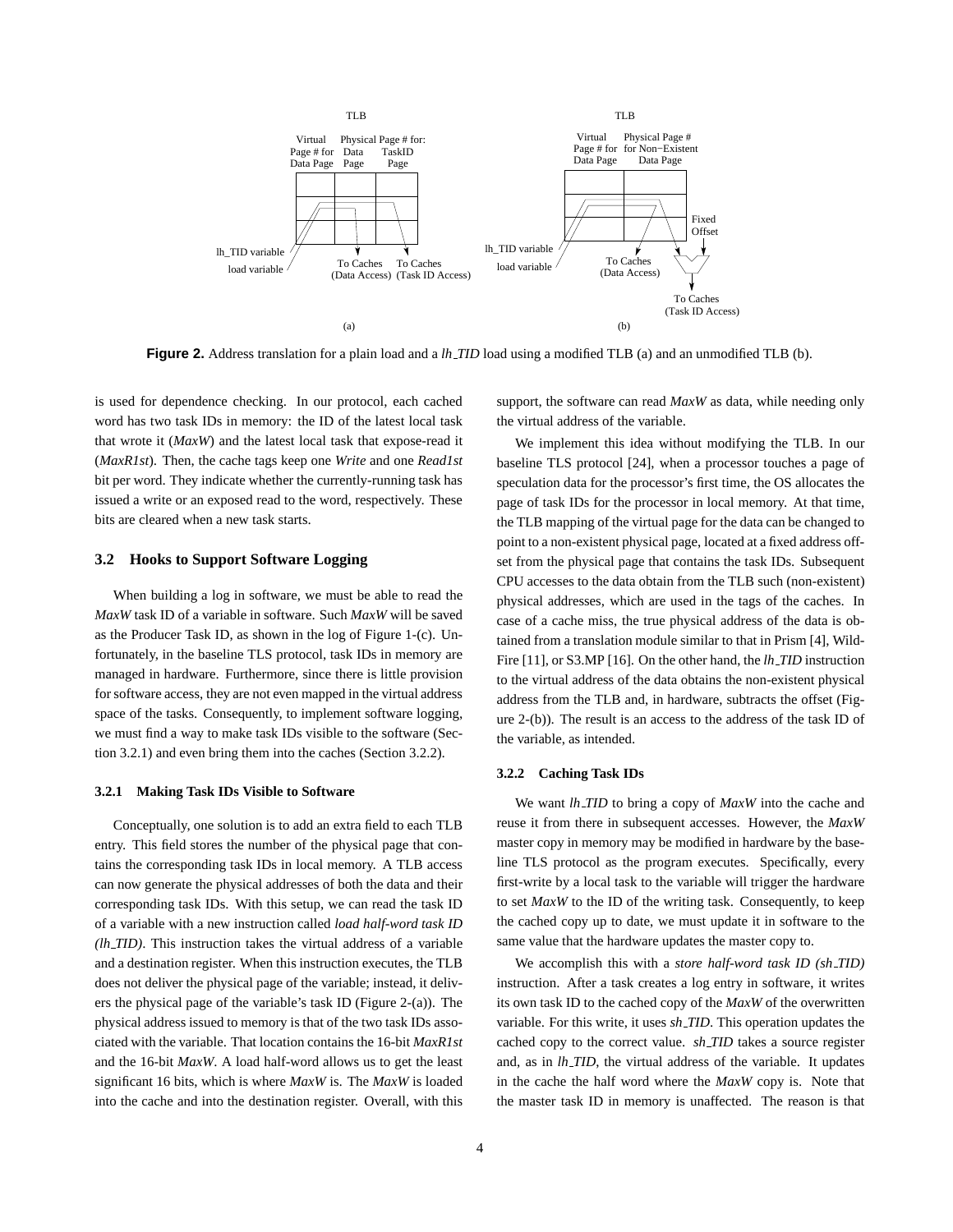the pages for the master task IDs in memory are *read-only* for the software and for cache displacements.

With this support, we are storing software-updated task IDs in the cache while keeping the hardware-managed master copy in memory. This is a trade-off decision that maximizes the performance of software logging while minimizing the additional support required. The coherence of a cached task ID is ensured, even in the presence of cache displacements, if we execute *sh TID* every time that the protocol modifies the master copy of the task ID.

### **3.3 Alternative: Hardware-Only Logging**

In the evaluation section, we compare oursoftware logging system to a high-end hardware-only implementation of logging described in [25]. The latter uses a hardware logging module included in the directory controller of each node. The two systems have three main differences. First, in the hardware implementation, entries are inserted into the log in the background, with no overhead visible to the program. Similarly, log recycling has practically no overhead. In the software implementation, instead, the processor is directly involved in inserting entries into the log. The resulting overhead plus the overhead of log recycling are visible to the program.

The second difference is that the hardware implementation keeps the log in memory, therefore avoiding cache pollution. The opposite is the case for the software implementation.

Finally, the hardware implementation can only record in the log the *physical* addresses of the logged variables. As a result, a recovery, which involves reading the logged data and writing some of them back to their original positions, must be performed by exception handlers with privilege to write directly to physical addresses. In addition, the mapping of the pages of data cannot change at run time. If it did, the recovery exception handler writing directly to physical addresses could update the wrong locations. Since the software implementation stores *virtual* addresses in the log, these problems are not present.

# **4 Software Support**

To understand the software requirements of efficient software logging in a TLS protocol, we first analyze the log operations that need to be supported (Section 4.1). Then, we present our algorithm for automatic code instrumentation (Section 4.2).

# **4.1 Required Log Operations**

A logging system must support four operations, namely saving a new record in the log (*Insertion*), finding a record in the log (*Retrieval*), unwinding the log to undo tasks (*Recovery*), and freeing up log records after their information is not needed for retrieval or recovery (*Recycle*).

Figure 3 shows the per-processor software structures that we use to implement the undo log. A Log Buffer is broken down into fixed-sized sectors that are used to log individual tasks. The compiler sets the size of the sectors and Log Buffer based on the estimated number of writes per task and the estimated number of uncommitted tasks per processor, respectively.



**Figure 3.** Per-processor software structures that we use to implement the undo log.

When a task starts running, it is dynamically assigned an entry in the Task Pointer Table and one sector in the Log Buffer. Free sectors are obtained from the Free Sector Stack. Two pointers in the Task Pointer Table point to the Next entry to fill and the End entry to check for overflow. If the task needs more entries than a sector, we dynamically assign another sector and link it to the previous one, while we set the Overflow bit and update the End pointer (Figure 3). If the Free Sector Stack runs out of entries, we resize the Log Buffer and Stack accordingly.

With these software structures, the four operations are supported as follows:

**Insertion.** Insertion is the only truly overhead-sensitive operation because it occurs frequently. At compile time, the compiler instruments stores in the code with instructions to save a log record. As shown in Figure 3, a record includes the following information about the variable that is about to be updated: its virtual address (the only one the software knows), the ID of its producer task (*MaxW*), and the value before the update. Section 3.2.1 discussed how *MaxW* is obtained in software. After the record is inserted at run time, the Next pointer is incremented. At the end of a task, all the records that the task generated are in contiguous locations in one or more sectors, easily retrievable through the Task Pointer Table with ID of that task.

**Recycle.** When a task commits, its entry in the Task Pointer Table becomes useless: its updates will never have to be undone. Consequently, a processor regularly runs the log-recycle algorithm. It involves identifying the entries in the Task Pointer Table that correspond to committed tasks. These entries are invalidated, and their sectors in the Log Buffer are recycled by returning them to the Free Sector Stack. While recycling in this manner can produce some fragmentation in the Log Buffer, we did not take any special action to reduce it in our experiments.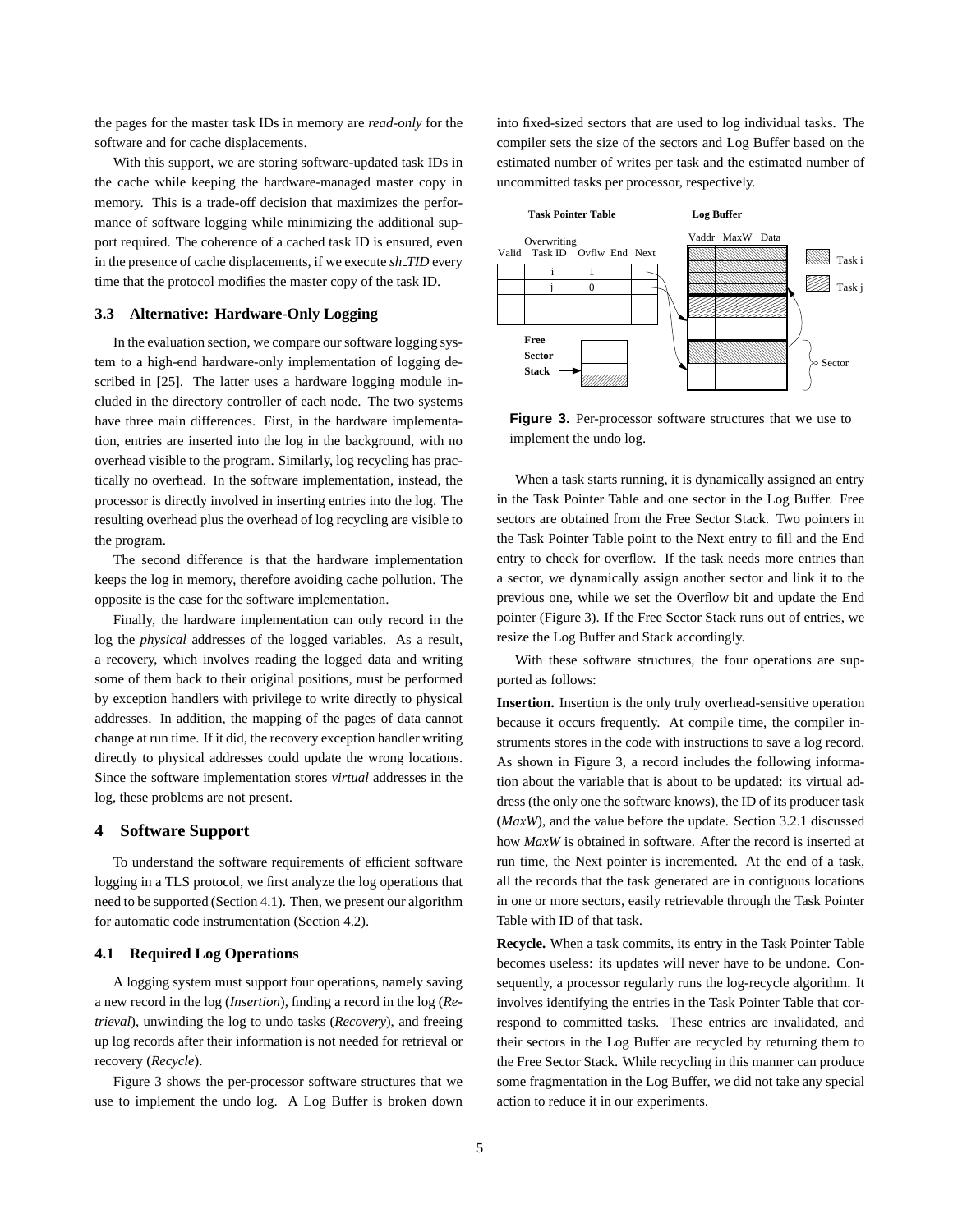|     |                         | ; $r1 =$ upper limit of the sector. $r2 =$ address in memory to insert the log record |
|-----|-------------------------|---------------------------------------------------------------------------------------|
|     |                         | ; offset(r3) = address of the variable to update. $r5 = ID$ of the executing task     |
| bgt | r1, r2, insertion       | : check for sector overfbw                                                            |
|     | allocate another sector |                                                                                       |

| insertion: |        |                                 |                                       |
|------------|--------|---------------------------------|---------------------------------------|
|            | addu   | $r4, r3$ , offset               | ; compute address of variable         |
|            | SW     | r4, 0(r2)                       | ; store in log                        |
|            | lh TID | $r4$ , offset $(r3)$            | : load the 16-bit <i>MaxW</i> task ID |
|            | SW     | r4, 4(r2)                       | ; store as a full word in log         |
|            | lw     | $r4$ , offset $(r3)$            | ; load value of variable              |
|            | SW     | r4, 8(r2)                       | ; store in log                        |
|            | addu   | $r2$ , $r2$ , $log$ record size | ; increment pointer                   |
|            | sh TID | $r5$ , offset $(r3)$            | ; update cached MaxW                  |
|            |        |                                 |                                       |

**Figure 4.** Instructions that we add before every speculative store in the program.

**Recovery and Retrieval.** Recovery occurs when we need to repair the state after the detection of a data dependence violation due to an out-of-order RAW across tasks. Retrieval occurs in an in-order RAW dependence across tasks that requires log access. The access is required when a new task running on the producer processor has overwritten a variable that is requested by the consumer processor, pushing the desired version of the variable into the log. These two cases happen infrequently for our applications and, therefore, are not performance critical. We solve them with software exception handlers that access the logs. The algorithms used are discussed in Appendix A.

### **4.2 Algorithm for Code Instrumentation**

We would like the compiler to instrument the application so that, at run time, the log is managed fully in software. Of all the operations described, insertion is the only one that is truly overheadsensitive. This is because it is performed very frequently. The other operations occur much less frequently, and can be handled by less efficient routines. Consequently, in this paper, we focus on the algorithm that instruments the code to perform log insertions. We start with a naive algorithm and then present an optimized one.

#### **4.2.1 Naive Algorithm**

Inserting a record in the local log involves collecting the items to save, saving them in sequence using the *Next* pointer, and advancing the pointer (Figure 3). Figure 4 shows the MIPS assembly instructions that our automatic pass adds before every speculative store in the program. We call a store or a load speculative if it may access data whose access patterns cannot be fully analyzed by the compiler; speculative stores and loads trigger our TLS protocol transactions, as described in [24].

From Figure 4, we see that we need 9 instructions: 1 to check for sector overflow, 6 to collect and insert the information, 1 to increment the pointer, and 1 to update the cached task ID. Note that we use the new *lh TID* and *sh TID* instructions from Section 3.2. In the code, the load that reads the value of the variable to be logged is treated as non-speculative.

Occasionally, fewer instructions are needed. For example, if the compiler knows the dynamic number of speculative stores in a region, it may only need to check for sector overflow once. Furthermore, if the compiler knows the exact number and order of the stores to log, it can hard-code the offsets in the writes to the log and avoid updating the pointer.

Finally, to be able to undo tasks, we must also log variables written with non-speculative stores. However, in this case, we do not save task IDs in the log because non-speculative variables do not have them.

### **4.2.2 Reducing Overhead by Filtering the First Store**

When we backtrack execution to recover from a violation, we undo whole tasks only; it would be too complicated to support undoing parts of a task. In addition, when we need to retrieve a logged value, we only want the value left at the end of a task; we never use a value from the middle of another task. We can use these facts to reduce instrumentation. Specifically, the log only needs to save the value overwritten by the "*first store*" to the variable in the task. Consequently, the compiler should identify first stores in a task and instrument only those.

Identifying first stores is easy for variables accessed with nonspeculative accesses, since their dependence structure is analyzable. However, it is hard for variables accessed with speculative accesses. For these, we modify the instrumentation in Figure 4 to dynamically test whether or not a store is a first store, and only log if it is. To identify first stores, we propose two possible approaches.

### **Filtering Using Task IDs**

To identify first stores, we compare the ID of the writing task to the *MaxW* of the variable. The latter is the ID of the task that produced the version. If they are the same, this is not a first store and logging is skipped. This approach is implemented in Figure 5- (a), which repeats Figure 4 with the new extension.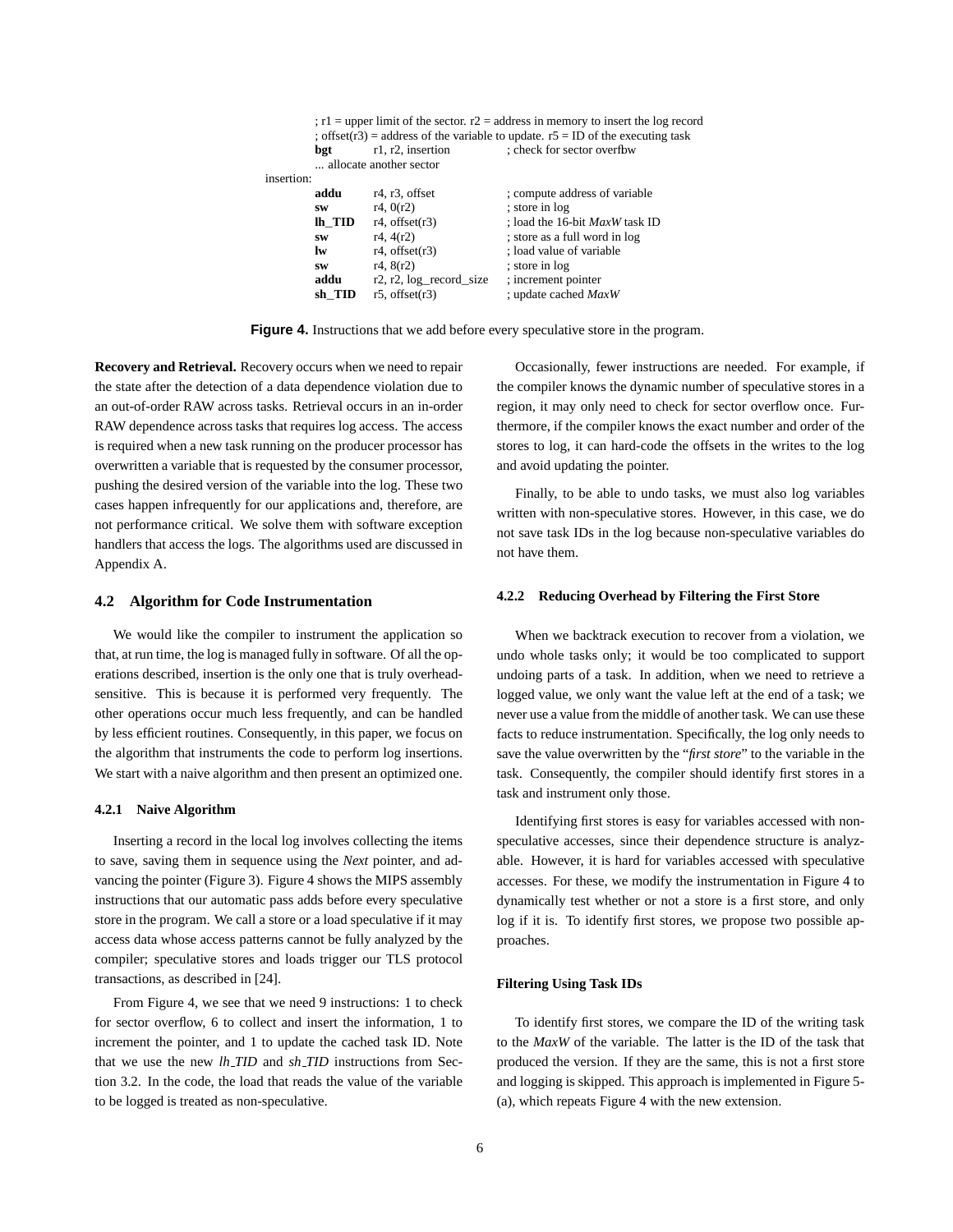|            |           |                                          | $: r2 =$ address in memory to insert the log record |            |                            |                                              |
|------------|-----------|------------------------------------------|-----------------------------------------------------|------------|----------------------------|----------------------------------------------|
|            |           |                                          | ; offset $(r3)$ = address of the variable to write  |            |                            |                                              |
|            |           | $\tau$ ; r5 = ID of the executing task   |                                                     |            |                            |                                              |
|            | lh TID    | $r6$ , offset $(r3)$                     | : load $MaxW$                                       | xlw        |                            | r6, r1, offset $(r3)$ ; Write bit goes to r6 |
|            | beq       | $r6$ , $r5$ , no insert                  | : first store?                                      | bgtz       | $r6$ , no insert           | $:$ fi rst store?                            |
|            | addu      | r <sub>4</sub> , r <sub>3</sub> , offset | ; insert as usual                                   | addu       | $r4, r3$ , offset          | ; insert as usual                            |
|            | <b>SW</b> | r4.0(r2)                                 |                                                     | <b>SW</b>  | r4, 0(r2)                  |                                              |
|            | SW        | r6, 4(r2)                                |                                                     | lh TID     | $r4$ , offset $(r3)$       |                                              |
|            | lw        | $r4$ , offset $(r3)$                     |                                                     | <b>SW</b>  | r4, 4(r2)                  |                                              |
|            | <b>SW</b> | r4, 8(r2)                                |                                                     | <b>SW</b>  | r1, 8(r2)                  |                                              |
|            | addu      | $r2, r2, \log$ record size               |                                                     | addu       | $r2, r2, \log$ record size |                                              |
|            | sh TID    | $r5.$ offset $(r3)$                      |                                                     | sh TID     | $r5$ , offset $(r3)$       |                                              |
| no insert: |           |                                          |                                                     | no_insert: |                            |                                              |
|            |           |                                          | (a)                                                 |            | (b)                        |                                              |

**Figure 5.** Filtering "*first stores*" using task IDs (a) and extended loads (b). For simplicity, we do not include the instruction that checks for sector overflow.

#### **Filtering Using Extended Loads**

The second way to identify first stores is to use our *Write* bit present in the cache tags. As indicated in Section 3.1, this bit is set for a word when the current task updates it for the first time. Consequently, we load the *Write* bit on a register and test it. If it is already set, this is not a first store and logging is skipped.

This approach avoids cache pollution because *MaxW* is only loaded into the cache if logging is necessary. In the previous approaches, *MaxW* is loaded into the cache every time. The disadvantage of this approach, however, is that it needs special support to load the *Write* bit. For example, we could define an *Extended Load* that loads a variable into a register and its *Write* bit into another one.

This approach is used in Figure 5-(b), where we use *xlw Ri Rj Addr* for an extended load that loads the data into *Rj* and the *Write* bit into *Ri*.

# **5 Evaluation Methodology**

### **5.1 Simulation Environment**

We use an execution-driven simulation system to model in detail a 16-node CC-NUMA multiprocessor. Each node contains one 4-issue dynamic superscalar processor with a 64-entry instruction window, 4 Int, 2 FP, and 2 Ld/St units, up to 8 pending loads and 16 stores, a 2K-entry BTB with 2-bit saturating counters, and an 8-cycle branch penalty.

Each processor has a 2-way 32-Kbyte L1 data cache and a 4 way 512-Kbyte L2, both with 64-byte lines and a write-back policy. The nodes are connected with a 2D mesh. The average nocontention round-trip latencies from the processor to the on-chip L1 cache, L2 cache, memory in the local node, and memory in a remote node 2 and 3 protocol hops away are 1, 12, 75, 208 and 291 cycles, respectively.

We use release consistency and a cache coherence protocol like that of DASH. Pages of shared data are allocated round-robin across the nodes. We choose this allocation because our applications have irregular access patterns and the tasks are dynamically scheduled; it is not possible to optimize shared data allocation at compile time. Private data are allocated locally.

We use the TLS protocol outlined in Section 3.1. In the evaluation, we simulate all software overheads, including allocation and recycling of log sectors, and the dynamic scheduling and committing of tasks. We wrote software handlers for parallel recovery after a dependence violation and to retrieve data from logs (Section 4.1). In addition, a processor that allocates a page of task IDs is penalized with 4,000 cycles.

#### **5.2 Workloads**

We use a set of numerical applications where a large fraction of the code is not analyzable by a parallelizing compiler. These applications are: *Apsi* from SPECfp2000, *Track* from Perfect, *Dsmc3d* and *Euler* from HPF-2, *P3m* from NCSA, and *Tree* from [1]. We use the Polaris parallelizing compiler [2] to identify the nonanalyzable sections and prepare them for speculative parallelization. The source of non-analyzability is that the dependence structure is either too complicated or unknown because it depends on input data. For example, the code often has arrays with subscripted subscripts, and sections with complex control flow. In these cases, Polaris marks the speculative references, which will trigger TLS protocol actions. Polaris also identifies store instructions that may need to be logged and instruments them according to Section 4.2.

Table 1 shows the non-analyzable sections in each application. These sections are loops. The table lists the weight of these loops relative to *Tseq*, the total *sequential* execution time of the application with I/O excluded. This value, which is obtained on a Sun Ultra 5 workstation, is on average 61.2%. The table also shows the number of invocations of these loops during program execution, the average number of tasks per invocation, and the average number of instructions per task. Finally, the last three columns show the weight of several types of references: speculative reads and speculative writes as a percentage of the *total references* in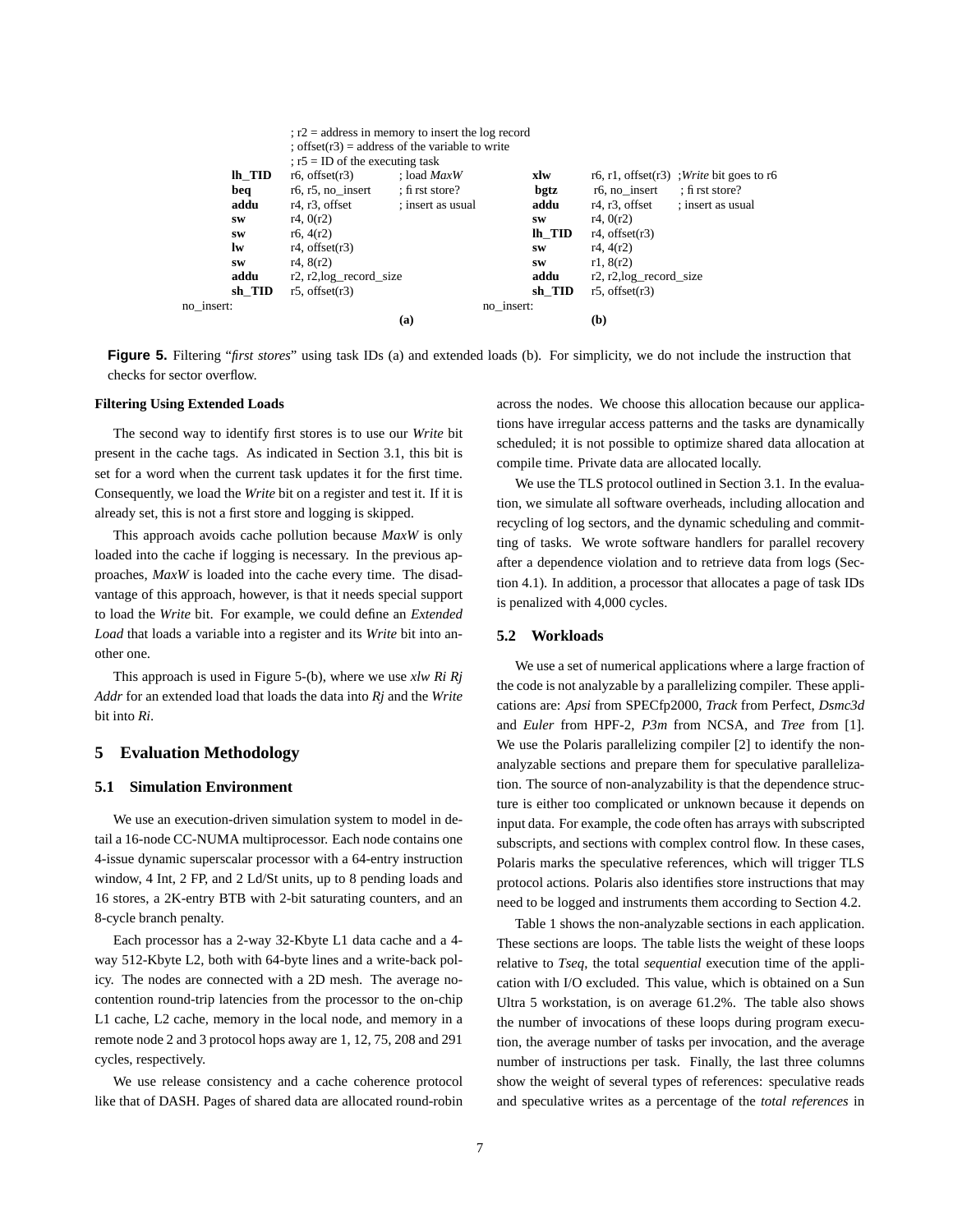| Appl        | Non-Analyzable<br>Sections (Loops)                                              | $%$ of<br>Tseq | $#$ of<br>Invoc | Tasks per<br><b>Invoc</b> | Instruc<br>per Task<br>Thousand) | Rd   | Spec Refs /<br>Total Refs (%)<br>Wr | Instrum $Wr/$<br><b>Total Instructs</b><br>$(\% )$ |
|-------------|---------------------------------------------------------------------------------|----------------|-----------------|---------------------------|----------------------------------|------|-------------------------------------|----------------------------------------------------|
| P3m         | $pp$ $do100$                                                                    | 56.5           |                 | 97336                     | 69.1                             | 11.1 | 2.1                                 | 0.8                                                |
| <b>Tree</b> | accel_do10                                                                      | 92.2           | 41              | 4096                      | 28.7                             | 2.9  | 2.9                                 | 0.8                                                |
| Apsi        | run_do[20,30,                                                                   | 29.3           | 900             | 63                        | 102.6                            | 49.4 | 33.4                                | 11.6                                               |
|             | 40,50,60,100]                                                                   |                |                 |                           |                                  |      |                                     |                                                    |
| Track       | $n$ lfi lt do 300                                                               | 58.1           | 56              | 126                       | 22.3                             | 0.3  | 0.2                                 | 0.4                                                |
| Dsmc3d      | $move3$ goto $100$                                                              | 41.2           | 80              | 46777                     | 5.4                              | 0.0  | 0.0                                 | 1.2                                                |
| Euler       | $d$ flux_ $d$ o[100,200]<br>$psmoo$ <sub>do</sub> $20$<br>eflux_do[100,200,300] | 89.8           | 120             | 1871                      | 3.9                              | 30.3 | 30.3                                | 11.9                                               |
| Average     |                                                                                 | 61.2           | 200             | 25045                     | 38.7                             | 15.7 | 11.5                                | 4.5                                                |

**Table 1.** Application characteristics. Each task is one iteration, except in Track, Dsmc3d and Euler, where it is 4, 16, and 32 consecutive iterations, respectively. In *Apsi*, we use an input grid of 512x1x64. In *P3m*, while the loop has 97,336 iterations, we only use the first 9,000 iterations in the evaluation. In *Euler*, since all 6 loops have the same patterns, we only simulate dflux do100. All the numbers except Tseq correspond to this loop.

the section, and instrumented writes (including both speculative and non-speculative) as a percentage of the *total instructions* in the section. All counts are dynamic. Note that all the data presented in the evaluation, including speedups, refer only to the code sections in the table.

The applications exhibit a range of dependence violation behaviors. For example, *Euler*'s execution is substantially affected by squashes (0.02 squashes per committed task). However, dependence violations affect the performance of the other applications only modestly or not at all. When a RAW dependence violation occurs, the recovery exception handler is invoked (Section 4.1). The retrieval exception handler (Section 4.1) is not executed in any of the applications: although in-order RAW dependences appear in the applications, the requested version is found in a cache instead of in a log.

### **6 Evaluation**

To evaluate software logging, we examine its overall impact on execution time, quantify its overheads, and finally look at alternative designs.

### **6.1 Impact of Software Logging on Execution Time**

To assess the impact of software logging on execution time, we compare two FMM systems that are identical except that one uses software logging (*FMM.Sw*) and the other hardware logging (*FMM.Hw*). *FMM.Sw* uses our advanced scheme of Figure 5-(a), which filters first stores using task IDs. *FMM.Hw* uses the hardware logging support of Section 3.3.

For reference, we also compare these two systems to a very advanced AMM system (*AMM.Lazy*). Using the terminology in [8], the AMM system chosen is multi-version and lazy. In this system, individual buffers can support the state of multiple speculative tasks and multiple speculative versions of the same variable; moreover, data from committed tasks merge with main memory *lazily*, when lines are displaced from the cache or when they are requested by another processor. Comparing *AMM.Lazy* to *FMM.Hw*, we argue that *FMM.Hw* has a higher implementation complexity, mostly because of the logging support. However, if we compare *AMM.Lazy* to *FMM.Sw*, since logging is now supported in software, we feel that both schemes have a roughly comparable degree of implementation complexity.

In our design of *FMM.Sw*, we minimize L1 pollution due to software logging by making logs L1-uncacheable. Moreover, log records created by committed tasks are regularly recycled in software. For comparison, in *FMM.Hw*, all log operations except recovery are performed with neither instruction overhead nor cache pollution. Recovery in *FMM.Hw* is performed with a software handler as in *FMM.Sw*.

Figure 6 compares the execution time of the applications running on 16 processors for these three systems. For each application, the bars are normalized to *FMM.Hw* and broken down into execution of instructions (*Busy*), waiting on data, control, and structural pipeline hazards (*Hazard*), synchronization (*Sync*), and waiting on data from the memory system (*Memory*). Note that *Busy* includes useful application instructions as well as squashed instructions and software-logging instructions. Finally, the numbers on top of each bar show the speedup relative to the sequential execution of the code, with all the application data placed in the local memory of the single active processor $<sup>1</sup>$ .</sup>

Comparing *FMM.Hw* to *FMM.Sw*, we see the overheads introduced by our software implementation of logging. This overhead is only noticeable in *P3m*, *Apsi*, and *Euler*. The overhead comes from the more instructions executed (*Busy* time), and the higher memory stall due to accesses to logs and task IDs (*Memory* time). As a result, *Hazard* and *Sync* may also increase. On average, the execution time of *FMM.Sw* is only 10% higher than *FMM.Hw*. This is a modest and very tolerable overhead, given that *FMM.Sw* removes the complexity of implementing the log in hardware.

 $<sup>1</sup>A$  few of the bars in Figure 6 are slightly different from [8]. The reason</sup> is that the TLS protocol used in the two papers has a few differences. Note also that one of the applications in [8] (Bdna) has been removed because it has been parallelized by a research compiler.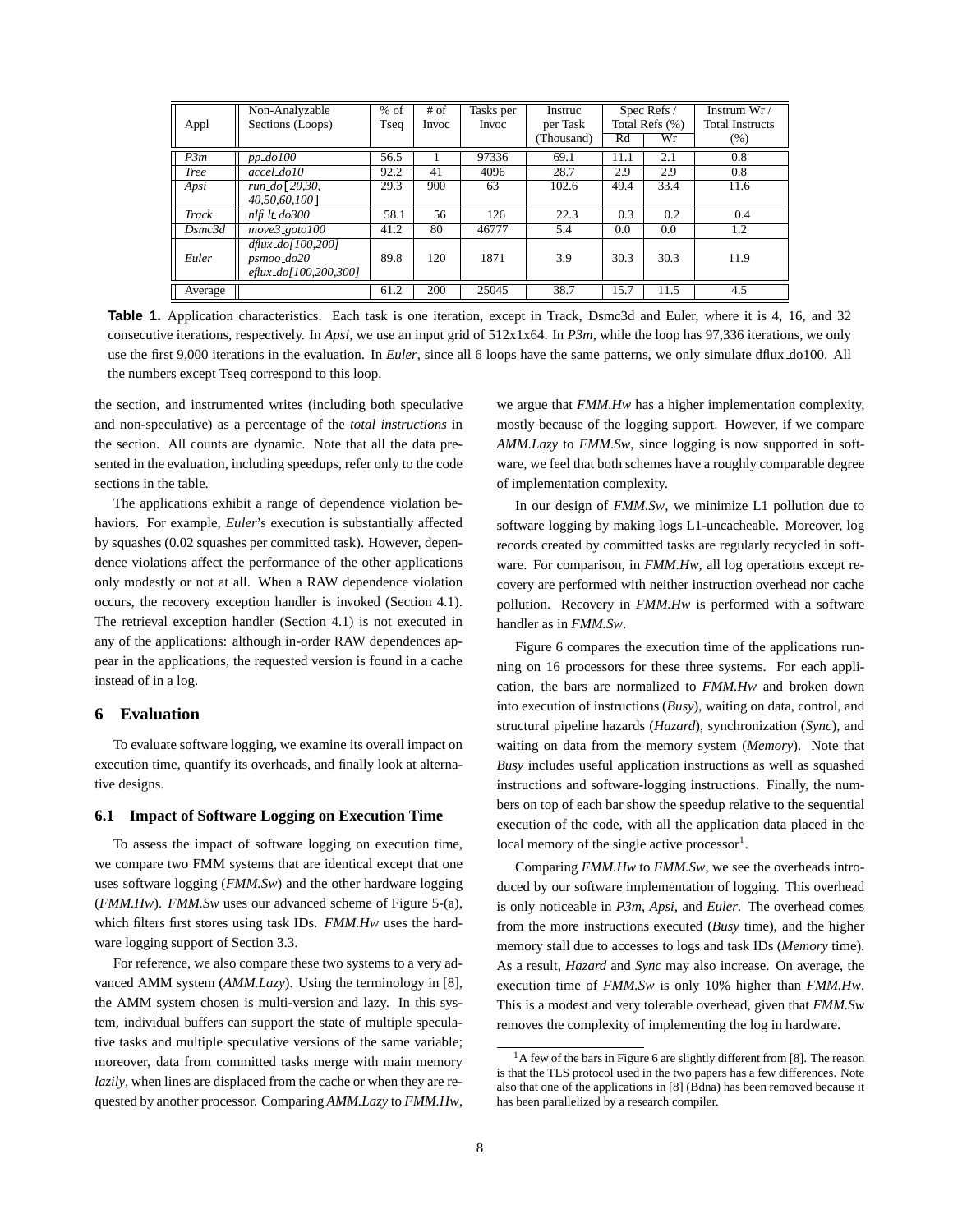

**Figure 6.** Execution time of the applications on a 16-node multiprocessor with FMM and either hardware (*FMM.Hw*) or software (*FMM.Sw*) logging support. For comparison, the figure includes a system with advanced AMM (*AMM.Lazy*).

If we compare *FMM.Sw* to *AMM.Lazy*, we see that the two systems have similar performance on average. Each system, however, has a different weakness. *AMM.Lazy* is slower in applications such as *P3m*, where caches have to hold the state of numerous speculative tasks and where multiple speculative versions of the same variable compete for the same cache set. However, *FMM.Sw* is slower in applications with frequent violations such as *Euler*. In *Euler*, about 15% of the total execution time of *FMM.Sw* is taken up by software handlers for data recovery.

Overall, we argue that *FMM.Sw* is a good design point. It simplifies the hardware of *FMM.Hw* at the cost of a 10% slowdown. The result is a system that is comparable in performance and implementation complexity to an advanced AMM scheme such as *AMM.Lazy*. The choice between *FMM.Sw* and *AMM.Lazy* depends on the mix of applications: *FMM.Sw* has an advantage for applicationsthat put pressure on the caches, while *AMM.Lazy* wins for applications with frequent violations.

### **6.2 Overheads of Software Logging**

We now examine the sources of the 10% average overhead observed for *FMM.Sw*. The bulk of the overhead is induced by the record-insertion operation performed at instrumented stores. This overhead includes the contribution of additional instruction execution and additional memory accesses (Figure 5-(a)). In the following, we examine each of these two effects separately.

### **Instruction Execution Overhead**

The last column of Table 1 shows the number of instrumented stores as a fraction of all instructions executed in the program before instrumentation. Most applications have a small fraction. The exceptions are *Apsi* and *Euler*, where the fractions are 11.6% and 11.9%, respectively. Store instrumentation contributes to the increase in *Useful* time for these two applications in Figure 6.

However, instrumented stores have different costs. At run time, two different cases are possible for speculative stores. If the store turns out not to be a first store, only 3 instructions are executed (including the check for sector overflow); if the store is a first store, 10 instructions are executed. For the less-frequent non-speculative stores, the instrumentation overhead is 6 instructions.

Figure 7 classifies all the dynamic stores in the code into three classes: instrumented and first (*Inst.First*), instrumented and not first (*Inst.Non First*), and not instrumented (*Non Inst*). The *Inst.First* category includes the instrumented non-speculative stores.



**Figure 7.** Breakdown of dynamic stores.

Figure 7 shows that attempting to identify first stores at run time paid off: *Apsi* and, to a much lesser extent *Tree* and *P3m*, have many instrumented stores that are proved not to be first stores at run time. In such cases, a significant amount of overhead is eliminated.

#### **Memory Access Overhead**

This overhead is due to accesses to two new objects, namely logs and task IDs. Focusing first on logs, Table 3 shows the average size of the log created by a task (Column 2) and the number of tasks that contribute to the log of a processor (Column 4). The other columns in the table will be discussed later.

The column with the log size is labeled *Filter* to indicate that our algorithm filters the first store (Figure 5-(a)). We can see that, for some applications, the average task creates a 7-40 Kbyte log. The column with the number of tasks per log is labeled *Log Recycle* because log records are dynamically recycled. In our algo-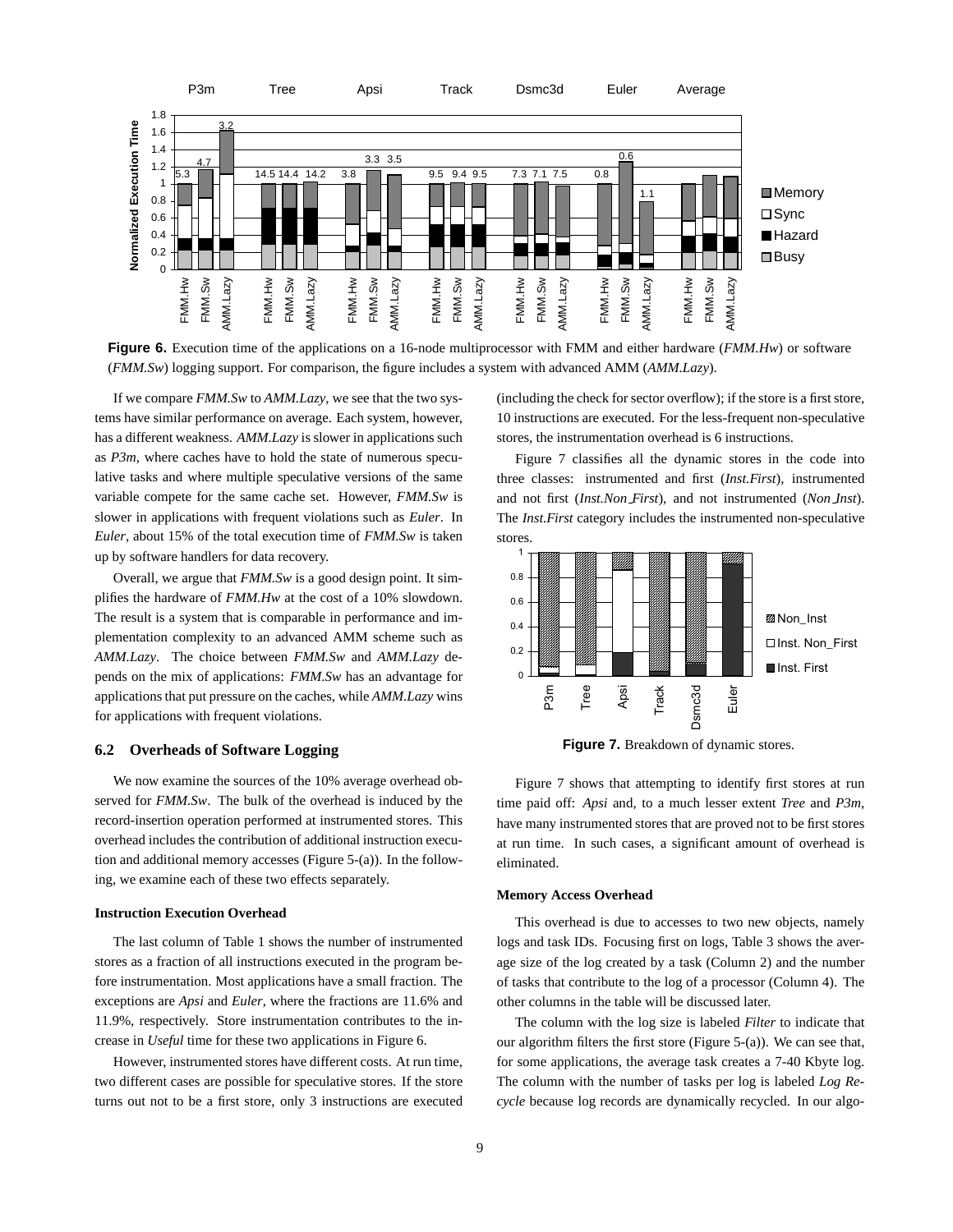|              |           |                  | $\overline{\text{Log}}$ L1 Bypass |                     | No Log L1 Bypass |                   |           |                     |
|--------------|-----------|------------------|-----------------------------------|---------------------|------------------|-------------------|-----------|---------------------|
|              |           | Total L1 Rd      |                                   | L1 Rd Misses Coming |                  | Total L1 Rd       |           | L1 Rd Misses Coming |
| Appl         |           | Miss Rate $(\%)$ |                                   | From Task ID Rd (%) |                  | Miss Rate $(\% )$ |           | From Task ID Rd (%) |
|              | Task ID   | Xload            | Task ID                           | Xload               | Task ID          | Xload             | Task ID   | Xload               |
|              | Filtering | Filtering        | Filtering                         | Filtering           | Filtering        | Filtering         | Filtering | Filtering           |
| P3m          | 8.86      | 6.20             | 8.4                               | 0.6                 | 8.86             | 6.24              | 7.7       | 0.6                 |
| Tree         | 21.02     | 21.11            | 0.0                               | 0.1                 | 21.11            | 21.11             | 0.0       | 0.0                 |
| Apsi         | 1.01      | 0.60             | 40.4                              | 32.6                | 2.01             | 0.80              | 22.2      | 29.3                |
| Track        | 1.29      | 1.29             | 9.3                               | 9.3                 | 1.37             | 1.37              | 9.8       | 9.8                 |
| Dsmc3d       | 1.90      | 1.90             | 0.0                               | 0.0                 | 1.94             | 1.94              | 0.1       | 0.1                 |
| Euler        | 61.03     | 61.03            | 22.7                              | 22.7                | 61.58            | 61.58             | 18.1      | 18.1                |
| Ш<br>Average | 15.85     | 15.35            | 13.4                              | 10.8                | 16.14            | 15.5              | 9.6       | 9.6                 |

Table 2. Effect of task ID loads on the L1 miss rate. The experiments correspond to 16-processor runs. *Xload* stands for extended load.

|             |        |                   | # Tasks in the Log of a Processor |                |  |  |
|-------------|--------|-------------------|-----------------------------------|----------------|--|--|
|             |        | Log Size per Task | Log Recycle                       | No Log Recycle |  |  |
| Appl        |        | (Kbytes)          | (Measured at                      | (Measured at   |  |  |
|             |        |                   | End of Task)                      | End of Code)   |  |  |
|             | Filter | All               | Max, Avq                          | Max:Avg        |  |  |
| P.3m        | 18.2   | 56.2              | 100, 50.0                         | 132,80.3       |  |  |
| <b>Tree</b> | 0.4    | 3.5               | 8:2.0                             | 70:64.0        |  |  |
| Apsi        | 40.0   | 184.0             | 4, 1.8                            | 5:3.9          |  |  |
| Track       | 1.2    | 1.2               | 4:1.3                             | 11:6.4         |  |  |
| Dsmc3d      | 1.0    | 1.0               | 3:1.1                             | 1136:489.3     |  |  |
| Euler       | 7.0    | 7.0               | 2:1.1                             | 40:36.0        |  |  |
| Average     | 11.3   | 42.1              | 20:9.5                            | 232.113.3      |  |  |

**Table 3.** Log statistics. The experiments are for 16-processor runs. Log records are 16 bytes.

rithm, a processor attempts to recycle its log records every time that it is about to start a new task. The table shows the tasks per log in two cases: the average of all processors and the maximum value. These values are obtained by taking a snapshot every time that a processor finishes a task. Note that, for some applications, if we multiply either of these values by the log size per task, we get large memory footprints.

In reality, although logs can grow large, they are primarily accessed in record-inserting operations through stores to consecutive locations. Since write latency is often relatively easy to hide, we expect logs to impact *Memory* stall only in extreme cases such as in *P3m*.

Consider now the task IDs. Task IDs are loaded at every instrumented speculative store. Table 2 shows the contribution of these task ID loads to the total L1 read miss rate. In the table, we focus on the columns under *Log L1 Bypass* and, among those, the first and the third one, which are labeled *Task ID Filtering*. These two columns correspond to our default algorithm that filters with task IDs (Figure 5-(a)). They show the total L1 read miss rate of the application and the contribution of the task ID loads to the read misses, respectively. The other columns in the table will be discussed later.

The data show that task ID loads usually contribute with only 10% or less of the read misses. The exceptions are *Apsi* and *Euler*. In *Apsi*, task ID loads contribute with 40.4% of the misses, but the total miss rate is only 1.01%. In *Euler*, task ID misses contribute significantly to a large L1 miss rate. Consequently, *Euler* is an application where task ID accesses can noticeably affect *Memory* stall.

All these observations are confirmed by Figure 6. The figure shows that, in practice, *Memory* time increases only in *P3m* (where logging contributes) and *Euler* (where task ID accesses contribute).

# **6.3 Alternative Designs for Software Logging**

### **No First-Store Filtering**

This design uses the naive insertion algorithm of Figure 4, where we create a log record at every instrumented store. Figure 8 shows the execution time with this new algorithm, which we label *All*. The system is compared to our *FMM.Sw* system of Figure 6, which we have normalized and re-labeled *Filter*. From the figure, we see a significant increase in the execution time of *Apsi*. The main reason is a large increase in the number of memory accesses, as shown by the larger log created by a task in the *All* column of Table 3. As a result, we recommend to filter first stores.

#### **No Log Recycling or Bypassing the Cache**

This design eliminates two log optimizations that minimized L1 pollution: recycling the log space at run time and forcing log accesses to bypass L1. Figure 9 shows the effect of eliminating these optimizations on the execution time. In the figure, *NoRec* means no recycling, while *NoBy* means no bypass. All four possible combinations are shown. For each application, the bars are normalized to bypass and recycle (*By.Rec*), which is our *FMM.Sw* system from Figure 6. While we use the default filtering algorithm in all applications (*Filter*), we also show bars with the *All* algorithm of Figure 8 for *Apsi*.

Figure 9 shows that removing these optimizations does not affect the performance of *Filter* significantly. The only exception is *Apsi*, where L1 bypassing is effective. The small effect of no bypassing can be deduced from Table 2, where the values under *No Log L1 Bypass* are similar to those under *Log L1 Bypass*. The small effect of no recycling is intuitive, given that old log records are rarely accessed again. We note, however, that non-recycled logs can grow very large, as seen in the *No Log Recycle* column of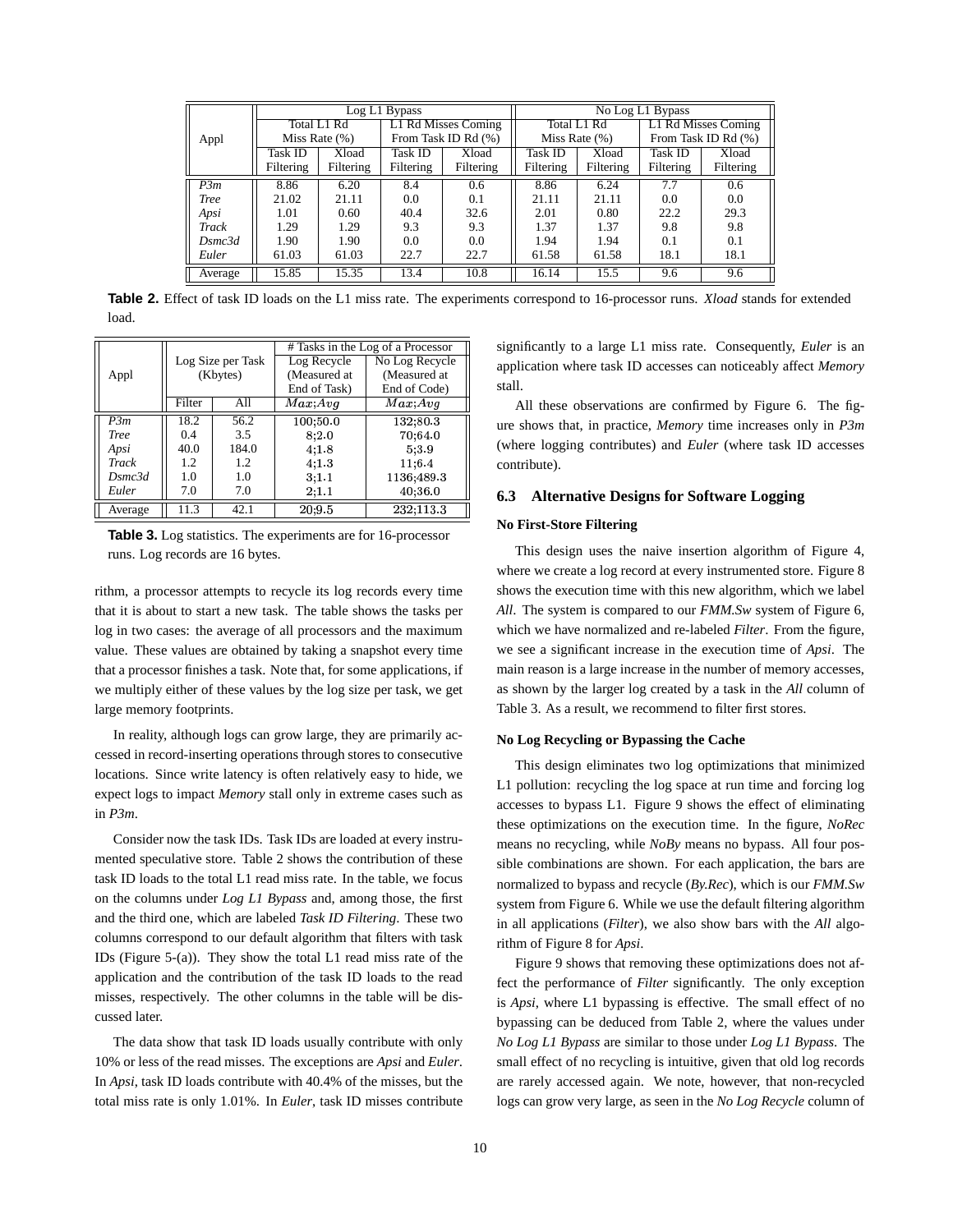

**Figure 9.** Effect of eliminating log recycling and L1 cache bypassing for logs.

Table 3. Overall, we still recommend log recycling and L1 cache bypassing for logs.

### **Extended Loads**

To reduce the memory overhead induced by task ID loading, we can use extended loads (Figure 5-(b)). With this support, when a store does not need to create a log record (i.e. the store is not a first store), no task ID is loaded into the cache, therefore reducing cache pollution.

Figure 10 shows the resulting impact on the execution time. The figure compares our default system, which uses task IDs for first-store filtering (Task ID) to a system that uses extended loads (Xload). For each case, we show an environment with L1 bypass and recycle for logs (*By.Rec*) and one with no L1 bypass and no recycle (*NoBy.NoRec*). From the figure we can see that only *P3m* and *Apsi* benefit slightly from using extended loads.

To understand the results, consider Table 2, which compares the L1 miss rate using task IDs (*Task ID* columns) and extended loads (*Xload* columns). Using extended loads can only impact applications where a large fraction of the misses come from task ID loading (Columns 4 and 8) and where many instrumented stores turn out not to be first stores (Figure 7). The only applications for which this is true are *P3m* and *Apsi*. Overall, however, since using extended loads does not reduce execution time noticeably, we do not recommend it.

# **7 Conclusions**

In TLS systems with FMM, one of the sources of implementation complexity is the undo log that supports speculative buffering. Such log has traditionally been implemented in hardware. To simplify the design of FMM systems, this paper has proposed a software-only design for the undo log.

The proposed design involves accessing TLS task IDs in software to bring them into the cache and reusing them from there. In addition, application codes are automatically instrumented so that undo log software structures are managed at run time with low overhead.

Overall, an FMM system with software undo logging is a good design point. It is simpler than an FMM system with hardware logs and only introduces modest slowdowns. In particular, in a simulated 16-processor FMM system with software-only logging support, applications take only 10% longer to execute than if the system had hardware logs. We have also analyzed several design variations of software logging. One of the main conclusions is that it is very desirable to filter first stores.

### **References**

- [1] J. E. Barnes. ftp://hubble.ifa.hawaii.edu/pub/barnes/treecode/. *University of Hawaii*, 1994.
- [2] W. Blume et al. Advanced Program Restructuring for High-Performance Computers with Polaris. *IEEE Computer*, 29(12):78– 82, December 1996.
- [3] M. Cintra, J. F. Martínez, and J. Torrellas. Architectural Support for Scalable Speculative Parallelization in Shared-Memory Multiprocessors. In *Proc. 27th Annual Intl. Symp. on Computer Architecture*, pages 13–24, June 2000.
- [4] K. Ekanadham, B.-H. Lim, P. Pattnaik, and M. Snir. PRISM: An Integrated Architecture for Scalable Shared Memory. In *Proc. 4th Intl. Symp. on High-Performance Computer Architecture*, February 1998.
- [5] R. Figueiredo and J. Fortes. Hardware Support for Extracting Coarsegrain Speculative Parallelism in Distributed Shared-memory Multiprocesors. In *Proc. Intl. Conf. on Parallel Processing*, September 2001.
- [6] M. Frank, W. Lee, and S. Amarasinghe. A Software Framework for Supporting General Purpose Applications on Raw Computation Fabrics. Tech. Rep., MIT/LCS Technical Memo MIT-LCS-TM-619, July 2001.